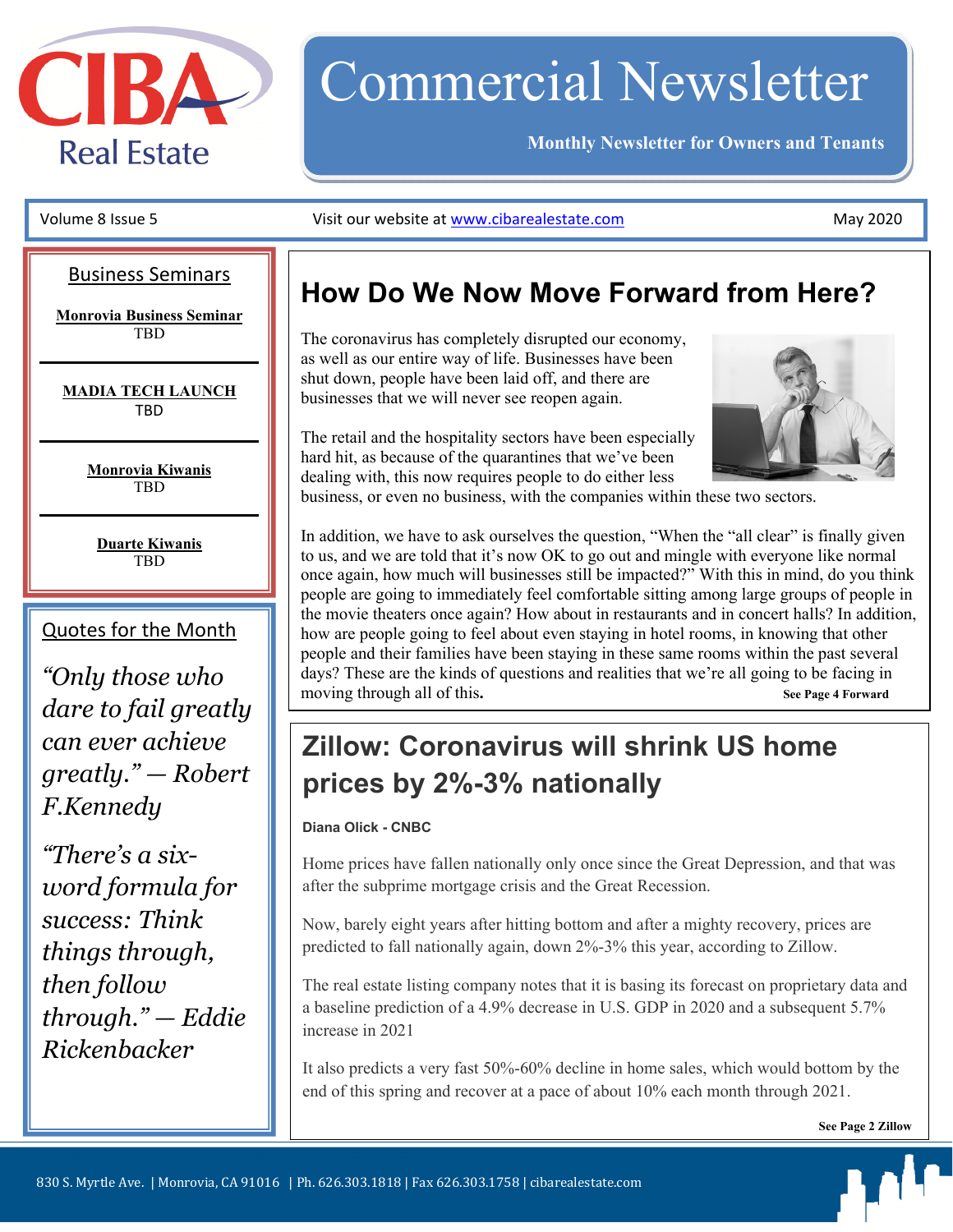bodes well for housing in general," said Svenja Gudell, Zillow's chief economist. "Despite the difficulties, we're<br>seeing several signs that there is still a good amount of demand for housing, and buyers, sellers and agent "Housing fundamentals are strong -- much more so than they were leading into the Great Recession -- and that bodes well for housing in general," said Svenja Gudell, Zillow's chief economist. "Despite the difficulties, we're growing more comfortable moving transactions forward where possible."

Gudell points to quickly evolving technology that is helping buyers shop for and close on homes at a distance amid the coronavirus pandemic.

As a comparison, home prices fell just over 27% nationally during the Great Recession, from their peak in 2006 to the trough in 2012, according to S&P Case-Shiller Indices. In some of the nation's largest cities, they fell even harder. By February of this year, prices were 15.5% higher than the 2006 peak and up over 59% from the 2012 trough.

The Zillow forecast includes a more pessimistic scenario in which prices would fall 3%-4% with no recovery until the end of 2021. They see a 25% probability of that. Others, however, see the pessimistic scenario as more likely.

In late March, economists at Capital Economics predicted home prices would fall 4% peak to trough by early 2021, with values flattening out for the rest of the year.

"Our expectation that home sales will bounce back in the second half of the year as the economy begins to improve will also prevent a substantial fall in prices. But it will take time for household incomes and savings to recover," wrote Matthew Pointon, property economist at Capital Economics.

Meanwhile Lawrence Yun, chief economist at the National Association of Realtors, predicted that home values would not fall at all this year, but, "are likely to squeeze out a gain in 2020 to a new record high."

Yun said prices would increase 1.3% for the year, with local market variations. The upper end of the market, he noted, would see prices drop.

Propping up prices is a severe shortage of homes for sale. Listings were way down even before the pandemic hit, and now they have fallen to record lows, as potential sellers delay listing and those already on the market pull their listings.

The supply of homes for sales is now down 22% annually, and new listings are down about 40%, according to a Redfin report last week. Those in the market, however, are not dropping prices. Just 3% of homes on the market had a price decline last week, the same as last year at this time and below the average in January and February of 4%.

Prices, historically, follow sales, lagging by several months. Sales will fall dramatically this spring, but there are already signs that buyers are coming back to the market. Web traffic on real estate sites is up, and several homebuilders have said that demand has increased in just the last few weeks. Much, of course, will depend on the overall economic recovery and just how hard and how long consumer confidence continues to drop.

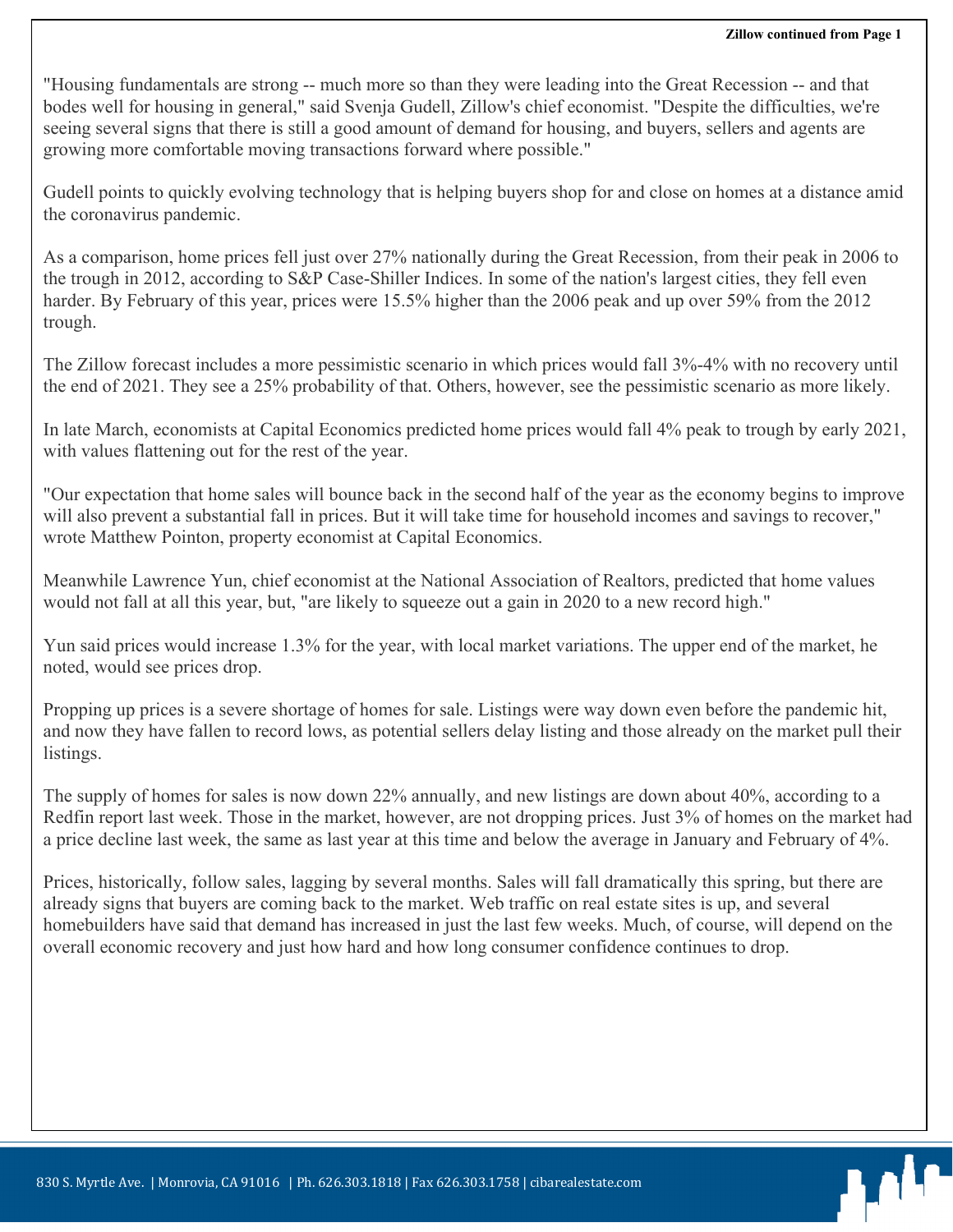# **COVID – 19 HELP!!**

**Does the pandemic leave you to wonder about the future of your business or commercial property?** 

**CIBA Real Estate is offering help in the following areas.** 

**\*Matterport Virtual Tours\*** 

# **Deferment Mediation between Landlord and Tenant(s)**

**Broker Price Valuations: For Sale or For Lease** 

**Sale Lease Back Options** 

## **1031 Exchanges**

**Bank Refinancing Referral Options** 

**All conversations will be confidential.**